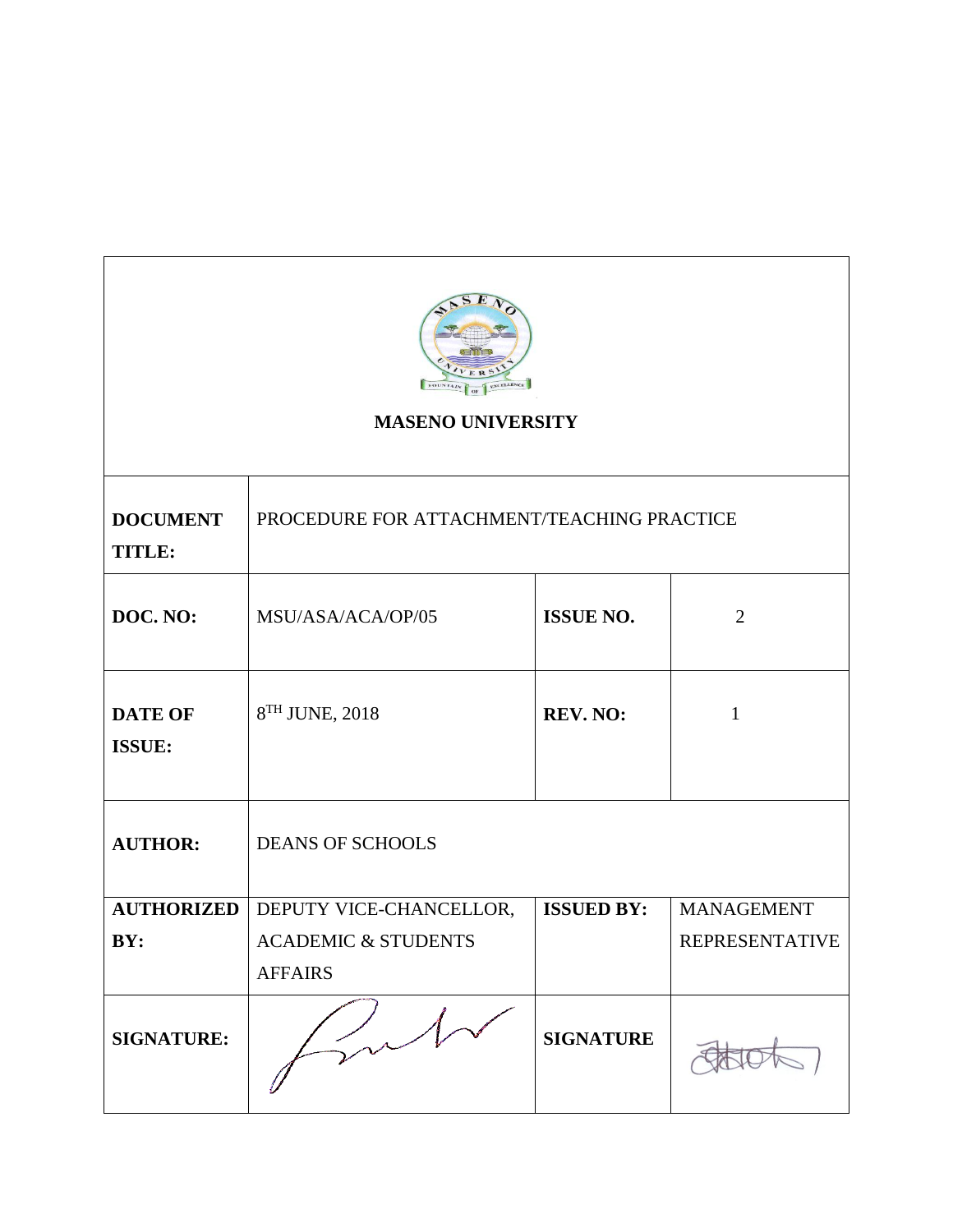| <b>DOCUMENT TITLE:</b> | PROCEDURE FOR ATTACHMENT/TEACHING PRACTICE |                  |  |
|------------------------|--------------------------------------------|------------------|--|
| DOC. NO:               | MSU/ASA/ACA/OP/05                          | <b>ISSUE NO:</b> |  |
| DATE OF ISSUE          | 8 <sup>TH</sup> JUNE, 2018                 | REV. NO:         |  |

# **0.1 DOCUMENT CHANGES**

| #                | <b>Date</b>                                       |                | <b>Details of Change</b>                                                                             | <b>Authorization</b> |
|------------------|---------------------------------------------------|----------------|------------------------------------------------------------------------------------------------------|----------------------|
|                  | $(dd{\text{-}\!\!\,\text{mm-}}\text{\small{yy}})$ | Page           | Clause/sub clause                                                                                    | Title                |
| 1.               | 08/06/2018                                        | $\mathbf{1}$   | Inclusion of Author, Title and issuance<br>by MR on cover page                                       | <b>DVC ASA</b>       |
| $\overline{2}$ . | 08/06/2018                                        | $\overline{2}$ | Clause 0.2 reviewed to state the<br>procedure shall be available on the<br>University website        | <b>DVC ASA</b>       |
| 3.               | 08/06/2018                                        | $\overline{2}$ | 0.1 Inclusion of page and title columns<br>in document change table                                  | <b>DVC ASA</b>       |
| $\overline{4}$ . | 08/06/2018                                        | $2 - 6$        | Rearrangement of clauses as a result of<br>omission of title that was previously<br>clause 1.0       | <b>DVC ASA</b>       |
| 5.               | 08/06/2018                                        | $\overline{2}$ | 1.0 omission of title.                                                                               | <b>DVC ASA</b>       |
| 6.               | 08/06/2018                                        | 2              | Omission of title hence purpose becomes<br>clause 1                                                  | <b>DVC ASA</b>       |
| 7.               | 08/06/2018                                        | $\overline{3}$ | 3.1 and 3.6 Reference to ISO 9001:2015<br><b>Standard</b><br>MSU/VC/MR/OP/01<br>and<br>respectively. | <b>DVC ASA</b>       |
| 8.               | 08/06/2018                                        | $\overline{4}$ | 7.1 Omitted                                                                                          | <b>DVC ASA</b>       |
| 9.               | 08/06/2018                                        | $\overline{4}$ | Addition of 4.21 - Arrival Note                                                                      | <b>DVC ASA</b>       |
| 10.              | 08/06/2018                                        | 5,6 and<br>7   | 6.2.11<br>6.1<br>restructuring<br>and<br>to<br>incorporation of timelines                            | <b>DVC ASA</b>       |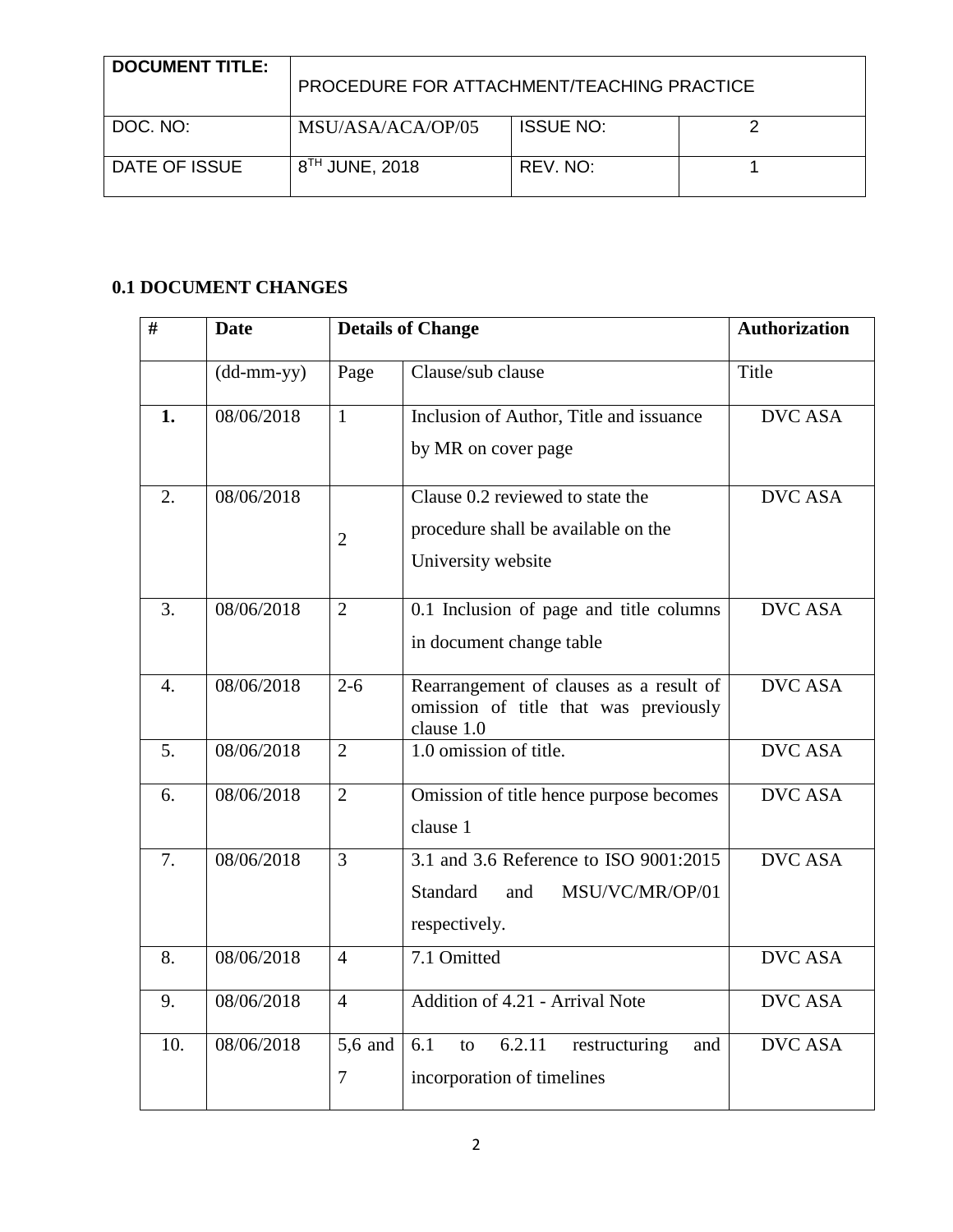| <b>DOCUMENT TITLE:</b> | PROCEDURE FOR ATTACHMENT/TEACHING PRACTICE |                  |  |
|------------------------|--------------------------------------------|------------------|--|
| DOC. NO:               | MSU/ASA/ACA/OP/05                          | <b>ISSUE NO:</b> |  |
| DATE OF ISSUE          | $8^{TH}$ JUNE, 2018                        | REV. NO:         |  |

|  | 08/06/2018 | ALL | Change of font type and size | DVC ASA |
|--|------------|-----|------------------------------|---------|
|--|------------|-----|------------------------------|---------|

## **0.2 DOCUMENT DISTRIBUTION**

This procedure shall be available in the Maseno University website for authorized users.

## **1. PURPOSE:**

The purpose of this procedure is to ensure effectiveness, efficiency, timelines and consistency in undertaking attachments and teaching practice.

## **2. SCOPE:**

This procedure covers all conduct of attachment/teaching practice in all Schools whose curricula requires attachment and teaching practice lessons.

## **3.0 REFERENCES**

- 3.1 ISO 9001-2015: Quality Management System Requirements
- 3.2 Maseno University Quality Manual
- 3.3 University Statutes 2013 (Revised 2018)
- 3.4 Academic Calendar (Almanac)
- 3.5 University rules and regulations for examination
- 3.6 MSU/VC/MR/OP/01

# **4.0 DEFINITIONS OF TERMS/ABBREVIATIONS**

- 4.1 **DOS** Dean of School
- 4.2 **Orientation** Point of reference
- 4.3 **Placement Site**-Appointed position

### 4.4 **Attachment Centre**- based agency dedicated to providing support, education and training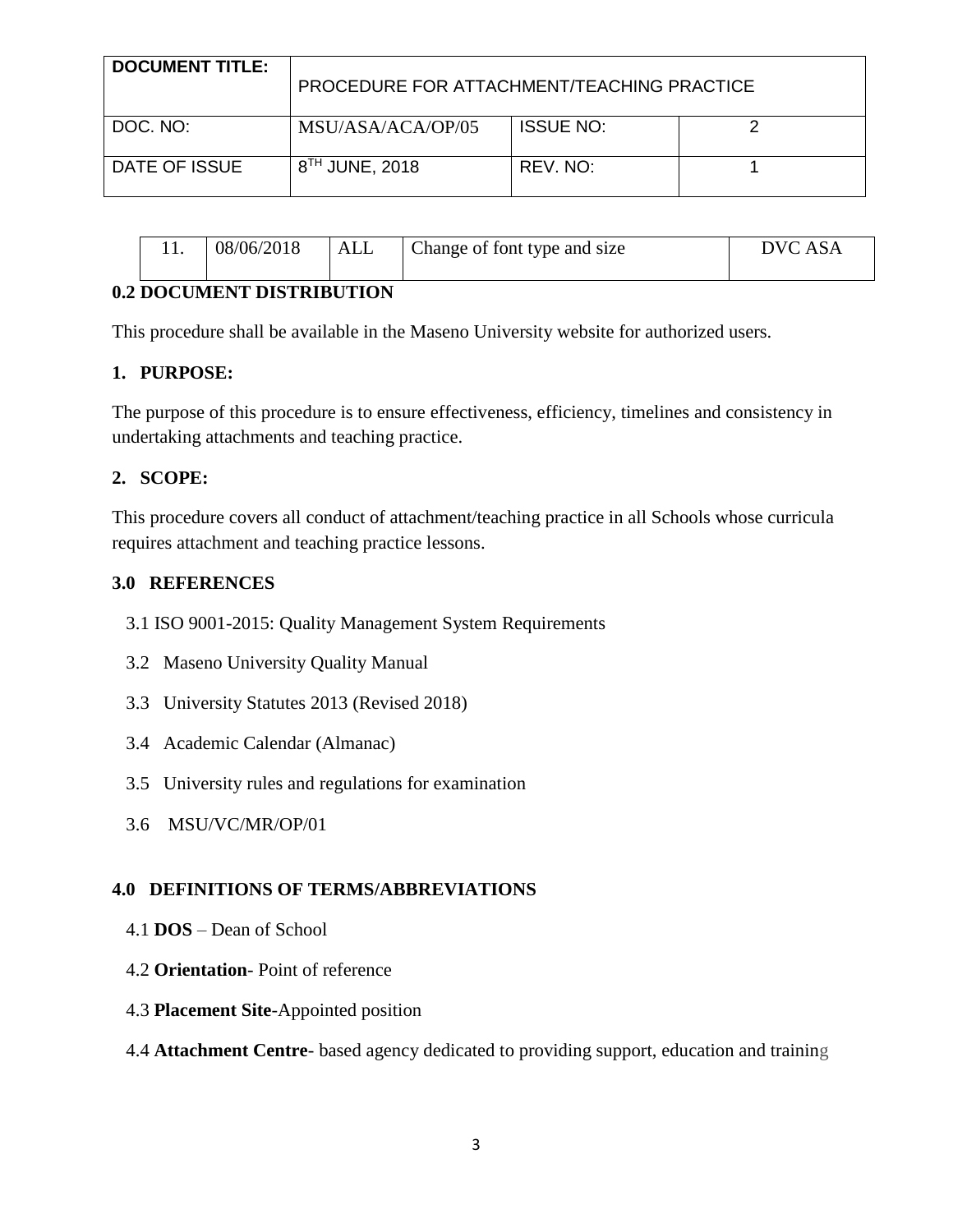| <b>DOCUMENT TITLE:</b> | PROCEDURE FOR ATTACHMENT/TEACHING PRACTICE |                  |  |
|------------------------|--------------------------------------------|------------------|--|
| DOC. NO:               | MSU/ASA/ACA/OP/05                          | <b>ISSUE NO:</b> |  |
| DATE OF ISSUE          | 8 <sup>TH</sup> JUNE, 2018                 | REV. NO:         |  |

- 4.5 **Industrial Attachment-** includes Field attachment /Community health Attachment and refers to Placement of students in relevant institutions for practical exposure for a period not exceeding three months.
- 4.6 **Tutor** Lecturer or trainer
- 4.7 **Assessor** –A member of academic staff charged with evaluating student during practical exposure
- 4.8 **Mentors** are supervisors for students from the field
- 4.9 **Teaching Practice Manual** A booklet that gives guidelines on schemes of work
- 4.10 **Teaching Practice assessment guideline** A booklet that gives field assessors
- 4.11 Placement**/Field Course** A course in which part is conducted away from the university for a specified period
- 4.12 Field **Assessor** A member of the academic staff charged with evaluating student in the field
- 4.13 Zone A defined geographical area for purposes of field attachment
- 4.14 Zonal **Supervisor** A member of the academic staff charged with the responsibility of coordinating students and assessors in a given zone.
- 4.15 Logbook A student's document containing instructions that students use for recording daily activities while on attachment, and lesson plans for students on teaching practice guidelines on assessment of schemes and lesson plans.
- 4.16 **CP** Counselling Practicum
- 4.17 **TP** Teaching Practice
- 4.18 **FA** Field Attachment
- 4.19 **CHA** Community Health
- 4.20 **IA** Industrial Attachment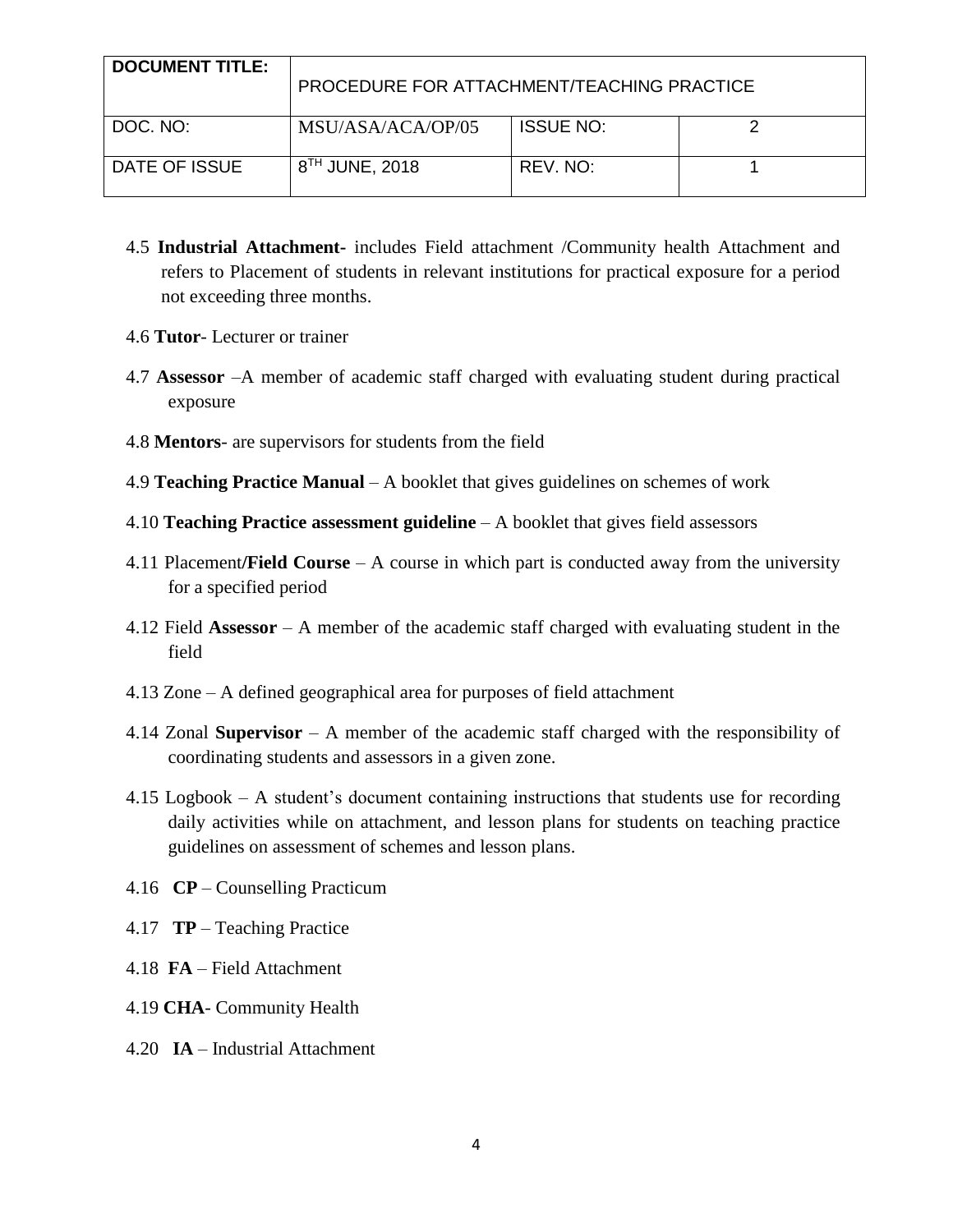| <b>DOCUMENT TITLE:</b> | PROCEDURE FOR ATTACHMENT/TEACHING PRACTICE |                  |  |
|------------------------|--------------------------------------------|------------------|--|
| DOC. NO:               | MSU/ASA/ACA/OP/05                          | <b>ISSUE NO:</b> |  |
| DATE OF ISSUE          | $8^{TH}$ JUNE, 2018                        | REV. NO:         |  |

4.21 **Arrival Note:** A note indicating place and time of reporting to an attachment organization by the student.

# **5.0 RESPONSIBILITIES**

The Deans of respective Schools shall be responsible for the effective implementation of this procedure.

### **6.0 METHOD**

#### 6.1 **Attachment**

- 6.1.1 Attachment Coordinators shall identify the list of students due for attachment at least four weeks before the commencement of the exercise.
- 6.1.2 Attachment Coordinators shall organize orientation for the students due and eligible for attachment where the students shall be advised on potential zones for placement in consultation with the HODs as guided by:–
	- a) Accessibility
	- b) Number of Assessors/Supervisors
	- c) Distance from the University
	- d) Current approved budget
	- e) Security
- 6.1.3 Attachment Coordinator shall issue guidelines, logbooks, lesson preparation booklets and introductory letters to the Institutions where applicable.
- 6.1.4 The students shall proceed for attachment at their identified organizations.
- 6.1.5 Upon arrival at the attachment organizations, the students shall submit attachment arrival note to the Attachment Coordinator.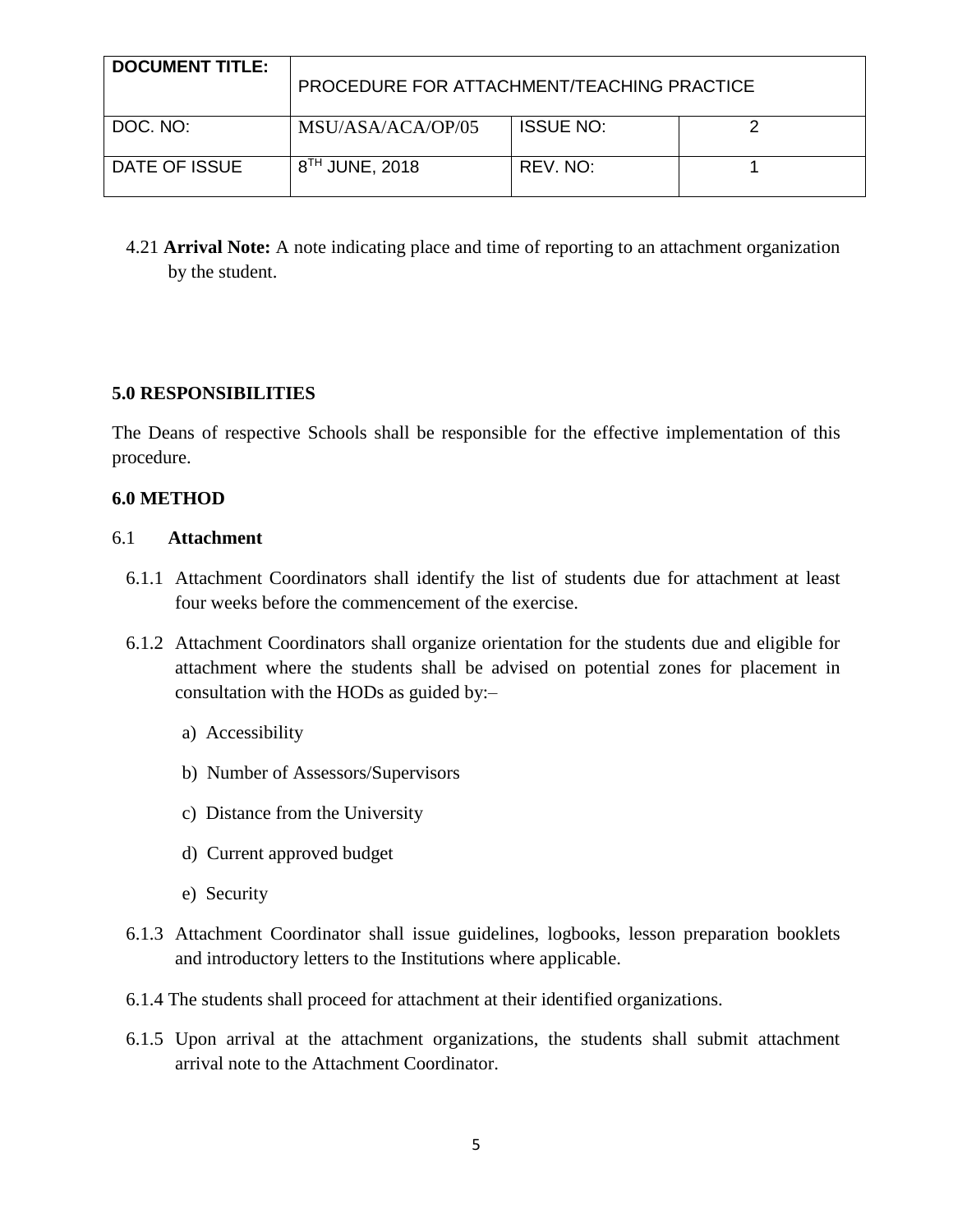| <b>DOCUMENT TITLE:</b> | PROCEDURE FOR ATTACHMENT/TEACHING PRACTICE |                  |  |
|------------------------|--------------------------------------------|------------------|--|
| DOC. NO:               | MSU/ASA/ACA/OP/05                          | <b>ISSUE NO:</b> |  |
| DATE OF ISSUE          | $8^{TH}$ JUNE, 2018                        | REV. NO:         |  |

- 6.1.6 Upon receiving the arrival notes, the Attachment Coordinator shall compile a list of attachees and their places of attachment and forward to Deans.
- 6.1.7 The Deans in consultation with HODs shall prepare a list of attachment supervisors.
- 6.1.8 The Attachment Coordinator shall hold an induction workshop for supervisors/assessors a week before the commencement of exercise.
- 6.1.9 Upon completion of assessment, the assessors shall submit duly graded assessment to the Attachment Coordinator for further processing.
- 6.1.10 Upon completion of the attachment period, the Attachment Coordinator shall receive attachment reports from students and confidential reports from the stations/sites where necessary.
- 6.1.11 Upon compilation of the final attachment grades, the Attachment Coordinator shall submit the same to the HODs to relevant department for further processing.

### **6.2 Teaching Practice**

- 6.2.1 The TP Coordinator shall notify all B.Ed. students to register at least three months before Teaching Practice begins by filing an official Registration form and must fully participate.
- 6.2.2 TP Management Committee shall brief all applicants for Teaching Practice on teaching practice zoning and application procedures.
- 6.2.3 Upon completion of posting all student teachers are briefed by Teaching Practice Management Committee on professional expectations and requirements of a teacher.
- 6.2.4 At least one month to commencement of TP, Teaching Practice Management Committee shall appoint prospective supervisors witheducational background who shall take part in Teaching Practice workshops, seminars and symposia.
- 6.2.5 All student teachers shall acquire Teaching practice materials at least one week before the commencement of the teaching practice.
- 6.2.6 A student teacher shall take at least 12 and at most 16 lessons per week during the entire duration of Teaching Practice.
- 6.2.7 During the first two weeks of reporting to school, student teachers shall prepare schemes of work and timetables that are approved by the zone-coordinators.